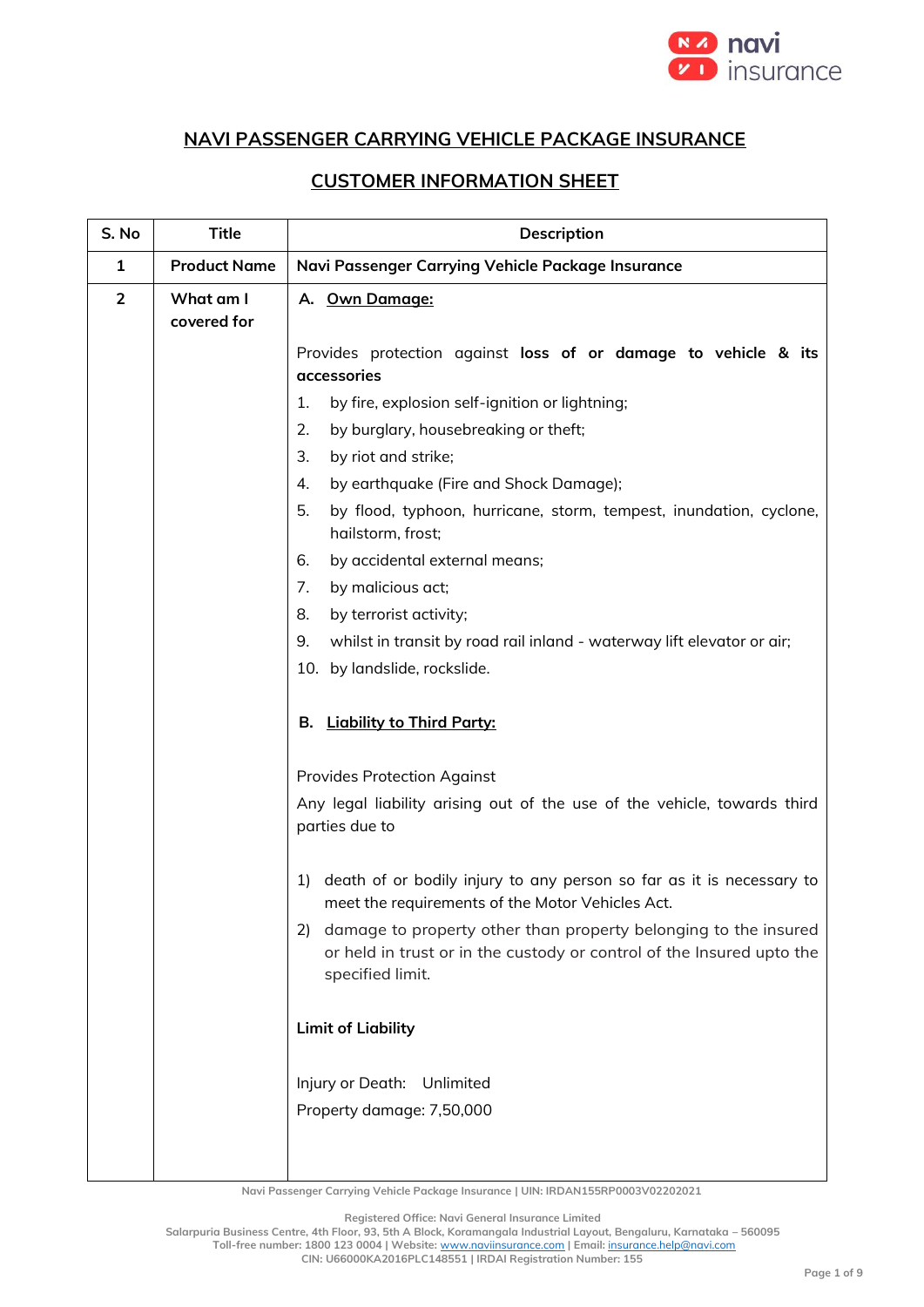

|   |                   | C. Towing of Disabled vehicle                                                                                                                                                                                                                                                                                                                         |                                            |
|---|-------------------|-------------------------------------------------------------------------------------------------------------------------------------------------------------------------------------------------------------------------------------------------------------------------------------------------------------------------------------------------------|--------------------------------------------|
|   |                   | Policy provide protection whilst the insured vehicle is being used for the<br>purpose of towing any one disabled mechanically propelled vehicle and<br>the indemnity provided by Section II of this policy apply in respect of<br>liability in connection with such towed vehicle.<br><b>Compulsory Personal Accident cover to Owner Driver</b><br>D. |                                            |
|   |                   | Individual owner of the vehicle is covered for compulsory Personal<br>Accident cover for a sum insured of Rs 15,00,000 as per following scale<br>provided, he has valid driving license.                                                                                                                                                              |                                            |
|   |                   | <b>Nature of Injury</b>                                                                                                                                                                                                                                                                                                                               | <b>Scale of compensation</b>               |
|   |                   | i) Death                                                                                                                                                                                                                                                                                                                                              | 100%                                       |
|   |                   | (ii) Loss of two limbs or sight of two eyes<br>or one limb and sight of one eye.                                                                                                                                                                                                                                                                      | 100%                                       |
|   |                   | (iii) Loss of one limb or sight of one eye                                                                                                                                                                                                                                                                                                            | 50%                                        |
|   |                   | (iv) Permanent total disablement from<br>injuries other than named above.                                                                                                                                                                                                                                                                             | 100%                                       |
|   |                   | Apart from this following can be opted as additional benefits<br>1. Personal accident cover to unnamed passengers.<br>Legal liability to Paid driver, Cleaner and conductor.<br>2.<br>Legal liability to employees travelling in/driving other than paid driver<br>3.<br>Legal liability to Non-Fare Passenger.<br>4.                                 |                                            |
| 3 | IDV-              | <b>Insured Declared Value (IDV):</b>                                                                                                                                                                                                                                                                                                                  |                                            |
|   | <b>Definition</b> | IDV i.e. sum insured of the vehicle and accessories will be fixed on the<br>basis of Manufacturer's Ex showroom price of the brand and model at<br>the commencement of insurance subject to depreciation according to<br>age of vehicle as per chart below:                                                                                           |                                            |
|   |                   | <b>AGE OF VEHICLE</b>                                                                                                                                                                                                                                                                                                                                 | % OF DEPRECIATION FOR<br><b>FIXING IDV</b> |
|   |                   | Not exceeding 6 months                                                                                                                                                                                                                                                                                                                                | 5%                                         |
|   |                   | Exceeding 6 months but not exceeding 1                                                                                                                                                                                                                                                                                                                | 15%                                        |
|   |                   | Exceeding 1 year but not exceeding 2                                                                                                                                                                                                                                                                                                                  | 20%                                        |
|   |                   | Exceeding 2 year but not exceeding 3                                                                                                                                                                                                                                                                                                                  | 30%                                        |
|   |                   | Exceeding 3 year but not exceeding 4                                                                                                                                                                                                                                                                                                                  | 40%                                        |
|   |                   | Exceeding 4 year but not exceeding 5                                                                                                                                                                                                                                                                                                                  | 50%                                        |

**Registered Office: Navi General Insurance Limited**

**Salarpuria Business Centre, 4th Floor, 93, 5th A Block, Koramangala Industrial Layout, Bengaluru, Karnataka – 560095**

**Toll-free number: 1800 123 0004 | Website:** [www.naviinsurance.com](http://www.naviinsurance.com/) **| Email:** [insurance.help@navi.com](mailto:insurance.help@navi.com)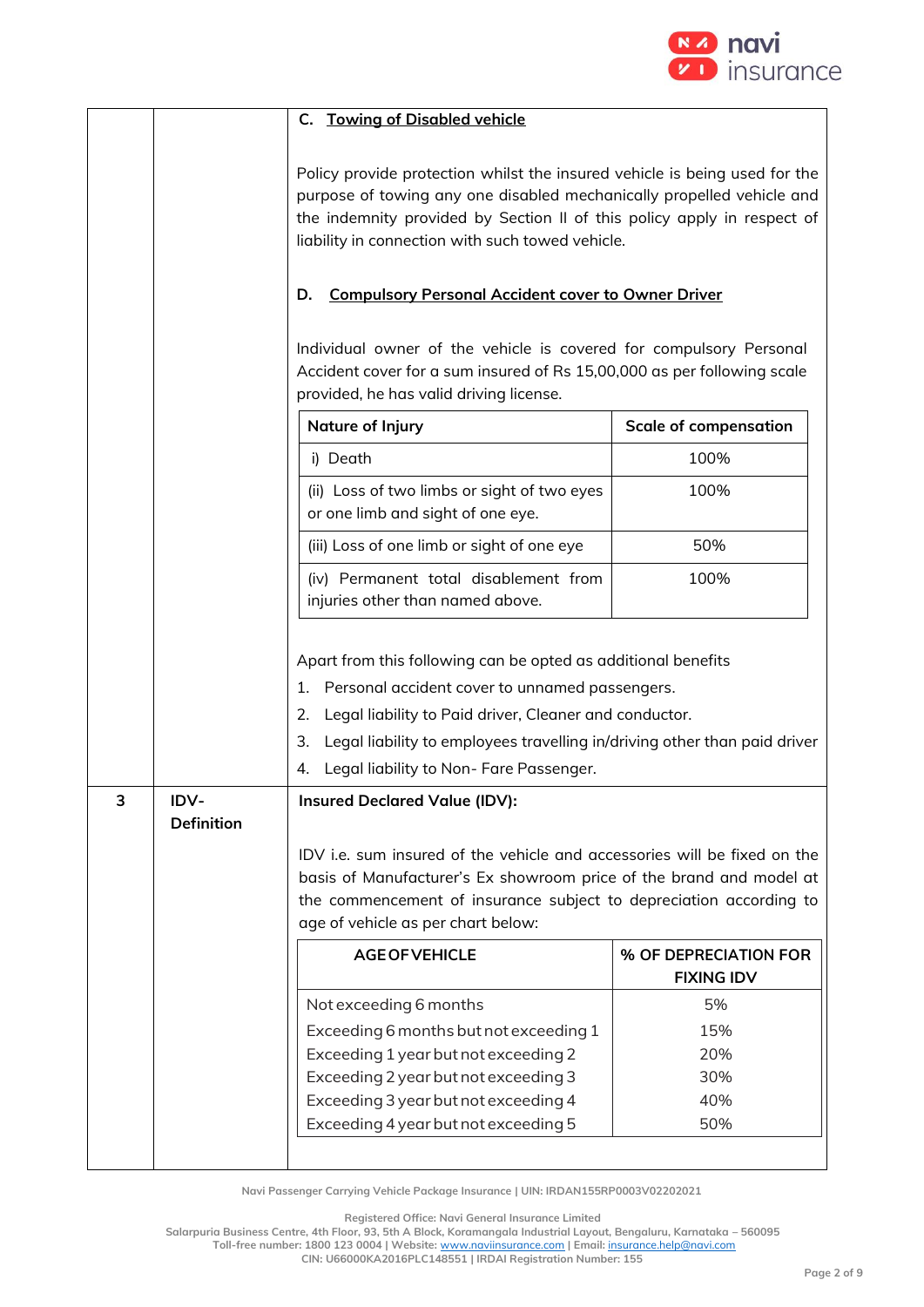

|   |                                                                                  | IDV of vehicles beyond 5 years of age and of obsolete models of vehicles<br>(i.e. models which the manufacturers have discontinued to manufacture)<br>will be determined on the basis of an understanding between the insurer<br>and the insured.<br>Additional coverage for Electrical and Non-electrical accessories (not<br>part of standard vehicle) will also be determined accordingly.                                                                                                                                                                                                                                                                                                                                                                                                                                                                                                                                                                                                                                                                                                                                                                                                                                                                                                                                                                                                                      |
|---|----------------------------------------------------------------------------------|--------------------------------------------------------------------------------------------------------------------------------------------------------------------------------------------------------------------------------------------------------------------------------------------------------------------------------------------------------------------------------------------------------------------------------------------------------------------------------------------------------------------------------------------------------------------------------------------------------------------------------------------------------------------------------------------------------------------------------------------------------------------------------------------------------------------------------------------------------------------------------------------------------------------------------------------------------------------------------------------------------------------------------------------------------------------------------------------------------------------------------------------------------------------------------------------------------------------------------------------------------------------------------------------------------------------------------------------------------------------------------------------------------------------|
| 4 | General<br><b>Exceptions</b><br>(Applicable to<br>all sections of<br>the Policy) | The company shall not be liable<br>If the vehicle insured herein is used otherwise than in accordance<br>1.<br>with the 'Limitations as to Use' provision which prohibits use of<br>vehicle for<br>Organized racing<br>α.<br>Pace making<br>b.<br>Speed testing<br>c.<br><b>Reliability trials</b><br>d.<br>Use whilst drawing a trailer except the towing (other than for<br>e.<br>reward) of any one disabled Mechanically propelled vehicle.<br>If vehicle is driven by any person other than a Driver as stated in the<br>2.<br>Driver's Clause.<br>In respect of any claim arising out of any contractual liability.<br>3.<br>4. Any accidental loss or damage and/or liability caused sustained or<br>incurred outside the geographical area;<br>5. Consequential loss, wear & tear, depreciation, mechanical or<br>electrical breakdown.<br>If person driving your vehicle is under the influence of intoxicating<br>6.<br>liquor or drugs.<br>Any accidental loss or damage to any property whatsoever or any<br>7.<br>loss or expense whatsoever resulting or arising there from or any<br>consequential loss.<br>War, Invasion, the Act of foreign enemies, hostilities or warlike<br>8.<br>operations (whether before or after declaration of war), Civil War,<br>Mutiny, Rebellion Military or usurped power, nuclear weapons<br>material, liability arising from ionising radiations or contamination |
|   |                                                                                  | by radioactivity from any nuclear fuel.<br>(Note: the above is an abridged wording of the policy exclusions. Please<br>refer to the policy document for the full listing)                                                                                                                                                                                                                                                                                                                                                                                                                                                                                                                                                                                                                                                                                                                                                                                                                                                                                                                                                                                                                                                                                                                                                                                                                                          |
| 5 | Renewal<br><b>Conditions</b>                                                     | Policy will be renewed when due with mutual consent subject to<br>applicable premium. We may not renew the policy if the Insured Person<br>has acted in an improper, dishonest or fraudulent manner or there has<br>been any misrepresentation under this Policy or the renewal of the Policy<br>poses a moral hazard.                                                                                                                                                                                                                                                                                                                                                                                                                                                                                                                                                                                                                                                                                                                                                                                                                                                                                                                                                                                                                                                                                             |

**Registered Office: Navi General Insurance Limited**

**Salarpuria Business Centre, 4th Floor, 93, 5th A Block, Koramangala Industrial Layout, Bengaluru, Karnataka – 560095**

**Toll-free number: 1800 123 0004 | Website:** [www.naviinsurance.com](http://www.naviinsurance.com/) **| Email:** [insurance.help@navi.com](mailto:insurance.help@navi.com)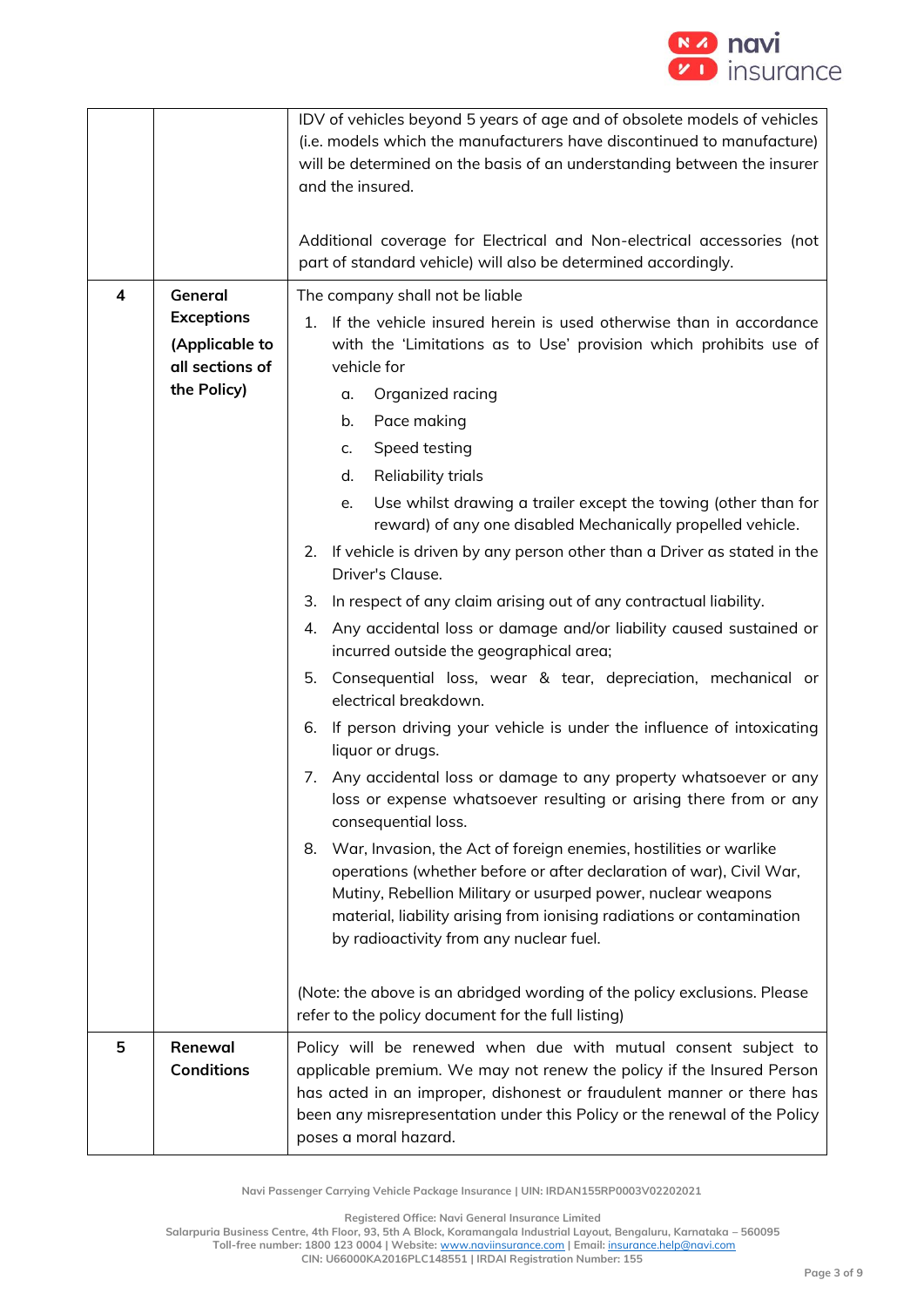

| 6              | <b>Cancellation</b> | Cancellation by Insured - Policy/certificate can be cancelled at any time<br>by giving 15 days' prior written notice to Insurer. Refund of premium<br>shall be computed in accordance with company's short period rate for<br>the period the Policy has been in force provided no claim has occurred<br>up to the date of cancellation. Proof of insurance of vehicle elsewhere<br>and original certificate of insurance must be provided to us.                                                                                                                                                                                                                                                                                                                                            |
|----------------|---------------------|---------------------------------------------------------------------------------------------------------------------------------------------------------------------------------------------------------------------------------------------------------------------------------------------------------------------------------------------------------------------------------------------------------------------------------------------------------------------------------------------------------------------------------------------------------------------------------------------------------------------------------------------------------------------------------------------------------------------------------------------------------------------------------------------|
|                |                     | Cancellation by Insurer - The Company may cancel the policy by<br>sending fifteen days' notice by recorded delivery to the insured at<br>insured's last known address on the grounds of misrepresentation,<br>fraud, non-disclosure of material facts or non-cooperation. In the event<br>of cancellation of this Policy on grounds of misrepresentation, fraud,<br>non-disclosure of material facts, the policy shall stand cancelled ab-<br>initio and there will be no refund of premium. In the event the policy is<br>cancelled on the grounds of non-cooperation of the insured then the<br>premium shall be computed in accordance with company's short period<br>rate for the period the Policy has been in force provided no claim has<br>occurred up to the date of cancellation. |
|                |                     | Under any of the above cancellations, in the event a claim has occurred<br>in which case there shall be no refund of premium.                                                                                                                                                                                                                                                                                                                                                                                                                                                                                                                                                                                                                                                               |
|                |                     | Return of the premium by the Company will be subject to retention of<br>the minimum premium of Rs.100/- (or Rs.25/- in respect of vehicles<br>specifically designed/modified for use by blind/handicapped/ mentally<br>challenged persons).                                                                                                                                                                                                                                                                                                                                                                                                                                                                                                                                                 |
|                |                     | Where the ownership of the vehicle is transferred, the Policy cannot be<br>cancelled unless evidence that the vehicle is insured elsewhere is<br>produced.                                                                                                                                                                                                                                                                                                                                                                                                                                                                                                                                                                                                                                  |
| $\overline{7}$ | <b>Claims</b>       | <b>Claim Notification &amp; Registration:</b>                                                                                                                                                                                                                                                                                                                                                                                                                                                                                                                                                                                                                                                                                                                                               |
|                |                     | Notify or submit a claim by following way;                                                                                                                                                                                                                                                                                                                                                                                                                                                                                                                                                                                                                                                                                                                                                  |
|                |                     | By calling Toll Free 18001230004 OR<br>$\bullet$                                                                                                                                                                                                                                                                                                                                                                                                                                                                                                                                                                                                                                                                                                                                            |
|                |                     | For Senior Citizens, we have a special cell and our Senior Citizen<br>$\bullet$<br>Customers can email us at seniorcare@navi.com for priority<br>resolution.                                                                                                                                                                                                                                                                                                                                                                                                                                                                                                                                                                                                                                |
|                |                     | By sending an E Mail to insurance.help@navi.com OR<br>$\bullet$                                                                                                                                                                                                                                                                                                                                                                                                                                                                                                                                                                                                                                                                                                                             |
|                |                     | Through Customer Portal on website www.naviinsurance.com<br>$\bullet$<br><b>OR</b>                                                                                                                                                                                                                                                                                                                                                                                                                                                                                                                                                                                                                                                                                                          |
|                |                     | Directly walk into branch                                                                                                                                                                                                                                                                                                                                                                                                                                                                                                                                                                                                                                                                                                                                                                   |
|                |                     | While notifying the claim, following information should be provided:                                                                                                                                                                                                                                                                                                                                                                                                                                                                                                                                                                                                                                                                                                                        |
|                |                     | Name of insured<br>$\bullet$                                                                                                                                                                                                                                                                                                                                                                                                                                                                                                                                                                                                                                                                                                                                                                |
|                |                     | Insured contact numbers                                                                                                                                                                                                                                                                                                                                                                                                                                                                                                                                                                                                                                                                                                                                                                     |

**Registered Office: Navi General Insurance Limited**

**Salarpuria Business Centre, 4th Floor, 93, 5th A Block, Koramangala Industrial Layout, Bengaluru, Karnataka – 560095**

**Toll-free number: 1800 123 0004 | Website:** [www.naviinsurance.com](http://www.naviinsurance.com/) **| Email:** [insurance.help@navi.com](mailto:insurance.help@navi.com)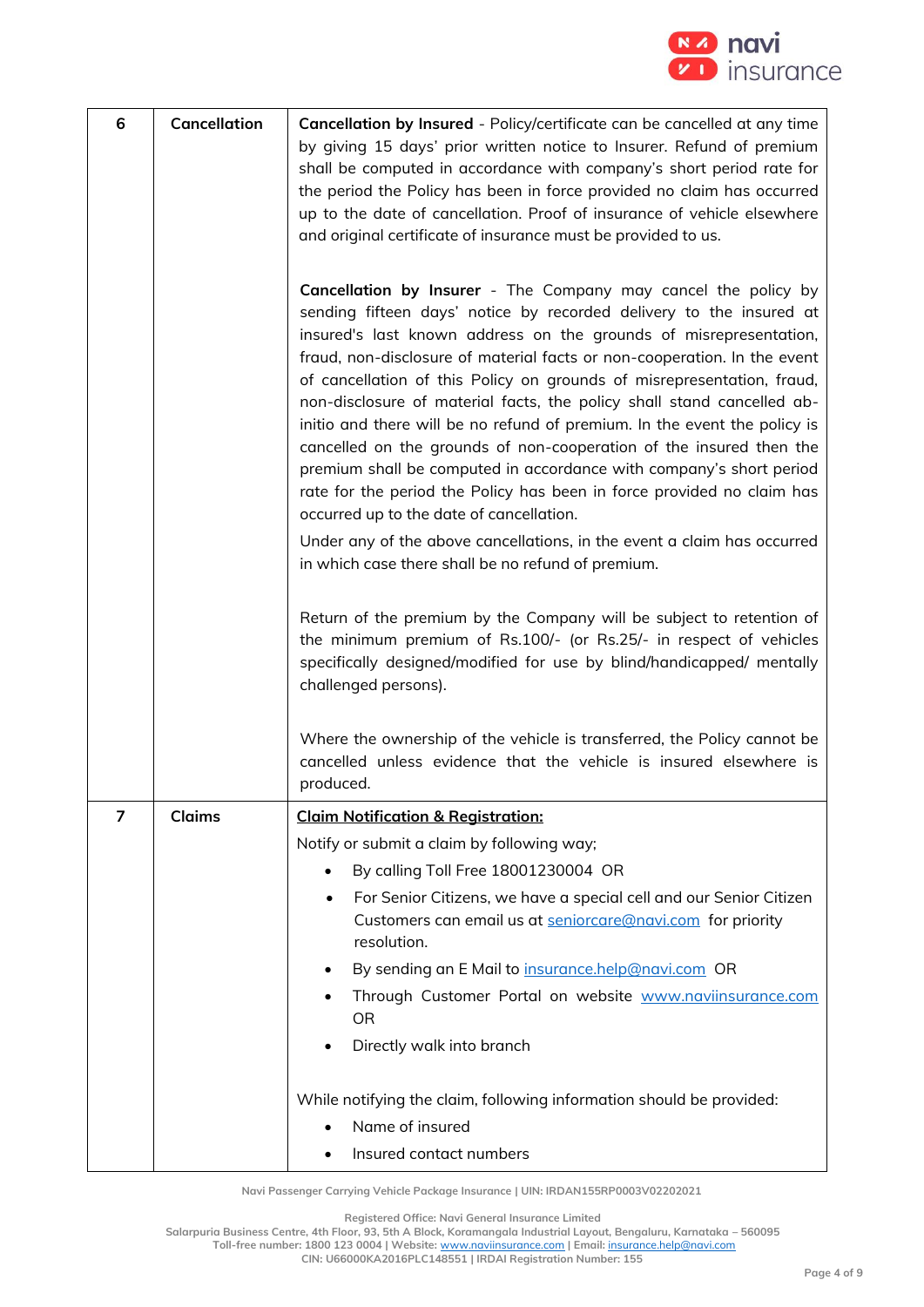

|  | Policy number<br>$\bullet$                                                                                                                                                                                                                                                                                                                               |
|--|----------------------------------------------------------------------------------------------------------------------------------------------------------------------------------------------------------------------------------------------------------------------------------------------------------------------------------------------------------|
|  | Date and time of loss                                                                                                                                                                                                                                                                                                                                    |
|  | Location of loss                                                                                                                                                                                                                                                                                                                                         |
|  | Nature and approximate extent of loss<br>$\bullet$                                                                                                                                                                                                                                                                                                       |
|  | Place and contact details of the person at the loss location.<br>$\bullet$                                                                                                                                                                                                                                                                               |
|  | Details of driver at the time of loss                                                                                                                                                                                                                                                                                                                    |
|  |                                                                                                                                                                                                                                                                                                                                                          |
|  | <b>After Notification &amp; Registration:</b>                                                                                                                                                                                                                                                                                                            |
|  | <b>Own Damage Claims:</b>                                                                                                                                                                                                                                                                                                                                |
|  | You are advised to inform the company immediately after the loss. If<br>there is involvement of third-party death/injury, company may go for<br>spot survey. Else you may shift your vehicle to any garage of your choice                                                                                                                                |
|  | Survey will be conducted before you initiate the repair by the assigned<br>surveyor at the garage. Please refer policy for details regarding survey<br>process.                                                                                                                                                                                          |
|  | The Company has option to repair, reinstate or replace the vehicle or<br>part thereof and/or its accessories or may pay in cash the amount of the<br>loss or damage and the liability of the Company shall not exceed:                                                                                                                                   |
|  | (a) for total loss / constructive total loss of the vehicle - the Insured's<br>Declared Value (IDV) of the vehicle (including accessories thereon) as<br>specified in the Schedule less the value of the damaged vehicle.                                                                                                                                |
|  | (b) for partial losses, i.e. losses other than Total Loss/Constructive Total<br>Loss of the vehicle - actual and reasonable costs of repair and/or<br>replacement of parts lost/damaged subject to depreciation as per limits<br>specified (Not applicable if add on cover is opted for covering<br>depreciation) and any other applicable add on cover. |
|  | Following are the documents that will be needed for survey and<br>processing of Own Damage claim:                                                                                                                                                                                                                                                        |
|  | Claim Form completely filled and duly signed by Insured (CO's<br>$\bullet$<br>seal needs to be affixed in case the insured is a Firm/Company)                                                                                                                                                                                                            |
|  | Copy of Registration Certificate (original for verification)                                                                                                                                                                                                                                                                                             |
|  | Copy of Motor Driving License of the person driving the vehicle at<br>$\bullet$<br>the time of accident (original for verification)                                                                                                                                                                                                                      |
|  | Copy of fitness certificate/Goods receipt (for GCW)/Permit and<br>badge of driver (for passenger vehicle) – (original for verification).                                                                                                                                                                                                                 |
|  | Police Report / Panchanama (In case of Partial Theft / Third Party<br>property damage / Death / Body Injury / Damage due to Riot,<br>Strike and Malicious act)                                                                                                                                                                                           |

**Registered Office: Navi General Insurance Limited**

**Salarpuria Business Centre, 4th Floor, 93, 5th A Block, Koramangala Industrial Layout, Bengaluru, Karnataka – 560095**

**Toll-free number: 1800 123 0004 | Website:** [www.naviinsurance.com](http://www.naviinsurance.com/) **| Email:** [insurance.help@navi.com](mailto:insurance.help@navi.com)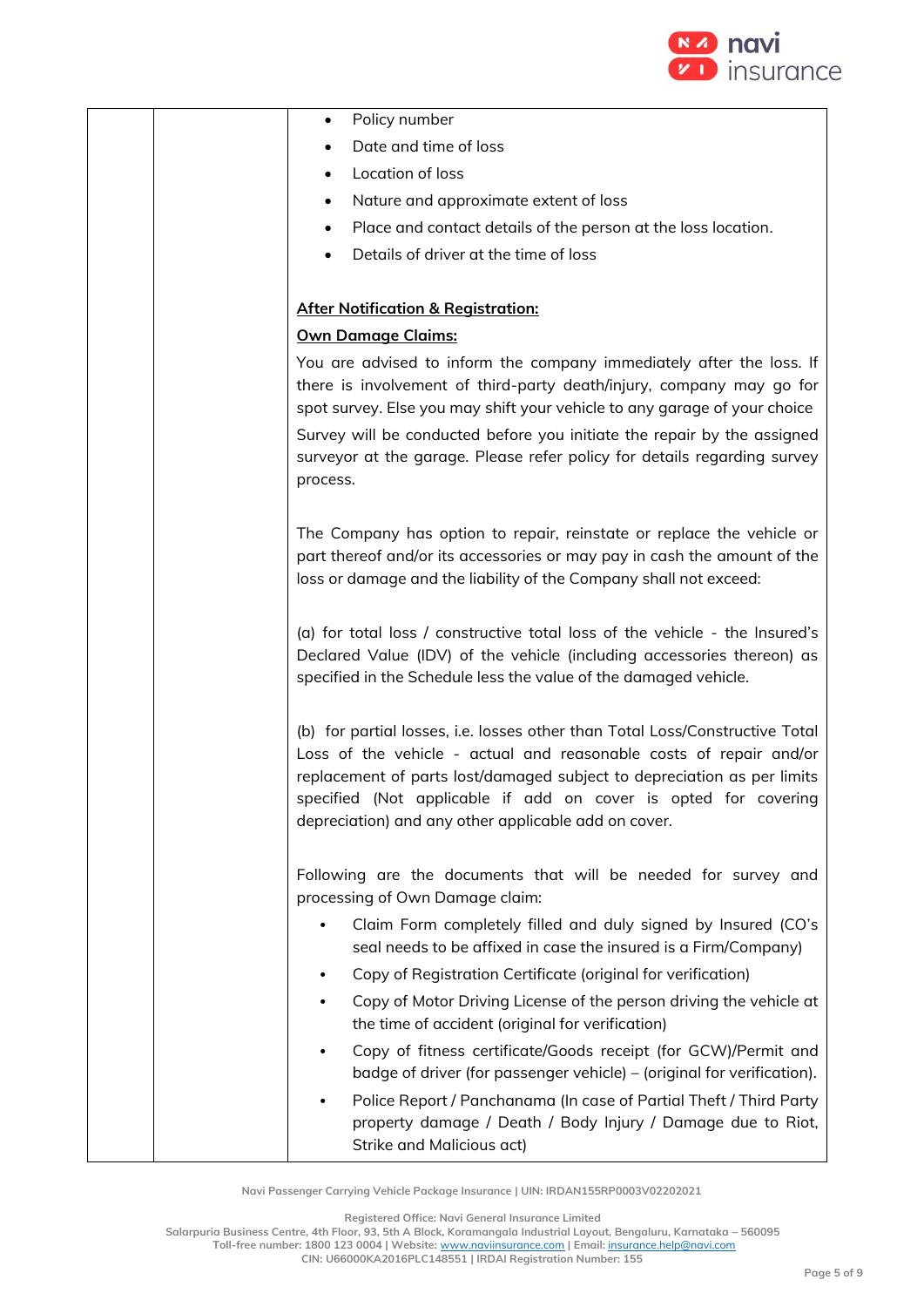

| KYC documents (Address Proof as per policy & ID proof) if claim<br>$\bullet$<br>amount exceeds Rs.1 lakh.                                                                                                                  |
|----------------------------------------------------------------------------------------------------------------------------------------------------------------------------------------------------------------------------|
| Cancelled Cheque (CTS complied) or Filled NEFT Mandate form<br>for online transfer of claim payment. (For reimbursement claims<br>only).                                                                                   |
| Original bill of repair/replacement for repair carried out on<br>vehicle.                                                                                                                                                  |
| <b>Own Damage Claim Settlement:</b>                                                                                                                                                                                        |
| 1. After receipt of all relevant claim document, surveyor will assess the<br>loss and issue repair approval.                                                                                                               |
| 2. The surveyor may conduct re-inspection once repairs are completed<br>and on receipt of original repair bills.                                                                                                           |
| We will release claim payment within 7 working days after receipt of all<br>claim document.                                                                                                                                |
| Theft claims; The claim for theft of complete vehicle would be settled for<br>the insured's declared value (IDV) of the vehicle (including accessories<br>thereon) less policy excess as specified in the policy schedule. |
| Documentation for Theft claims: The following additional documents<br>would be required to listing required for settlement of own damage<br>claims (excluding repair bills);                                               |
| Copy of FIR.                                                                                                                                                                                                               |
| Letter to RTO for keeping the file in safe custody.                                                                                                                                                                        |
| Confirmation of non-recovery of vehicle.<br>$\overline{\phantom{a}}$                                                                                                                                                       |
| Letter of subrogation.                                                                                                                                                                                                     |
| Transfer of ownership documents.                                                                                                                                                                                           |
| We will release the claim payment within 15 days after receipt of all<br>claim documents.                                                                                                                                  |
| Legal Liability Claims: Claim payment will be settled as awarded by<br>court or as agreed between the Company and Third Party.                                                                                             |
| <b>Documentation for Liability claims</b>                                                                                                                                                                                  |
| Policy Copy<br>$\bullet$                                                                                                                                                                                                   |
| Copy of Registration Book                                                                                                                                                                                                  |
| Copy of Motor Driving License of the person driving the vehicle at<br>the time of accident                                                                                                                                 |
| Copy of permit and fitness certificate.                                                                                                                                                                                    |

**Registered Office: Navi General Insurance Limited**

**Salarpuria Business Centre, 4th Floor, 93, 5th A Block, Koramangala Industrial Layout, Bengaluru, Karnataka – 560095**

**Toll-free number: 1800 123 0004 | Website:** [www.naviinsurance.com](http://www.naviinsurance.com/) **| Email:** [insurance.help@navi.com](mailto:insurance.help@navi.com)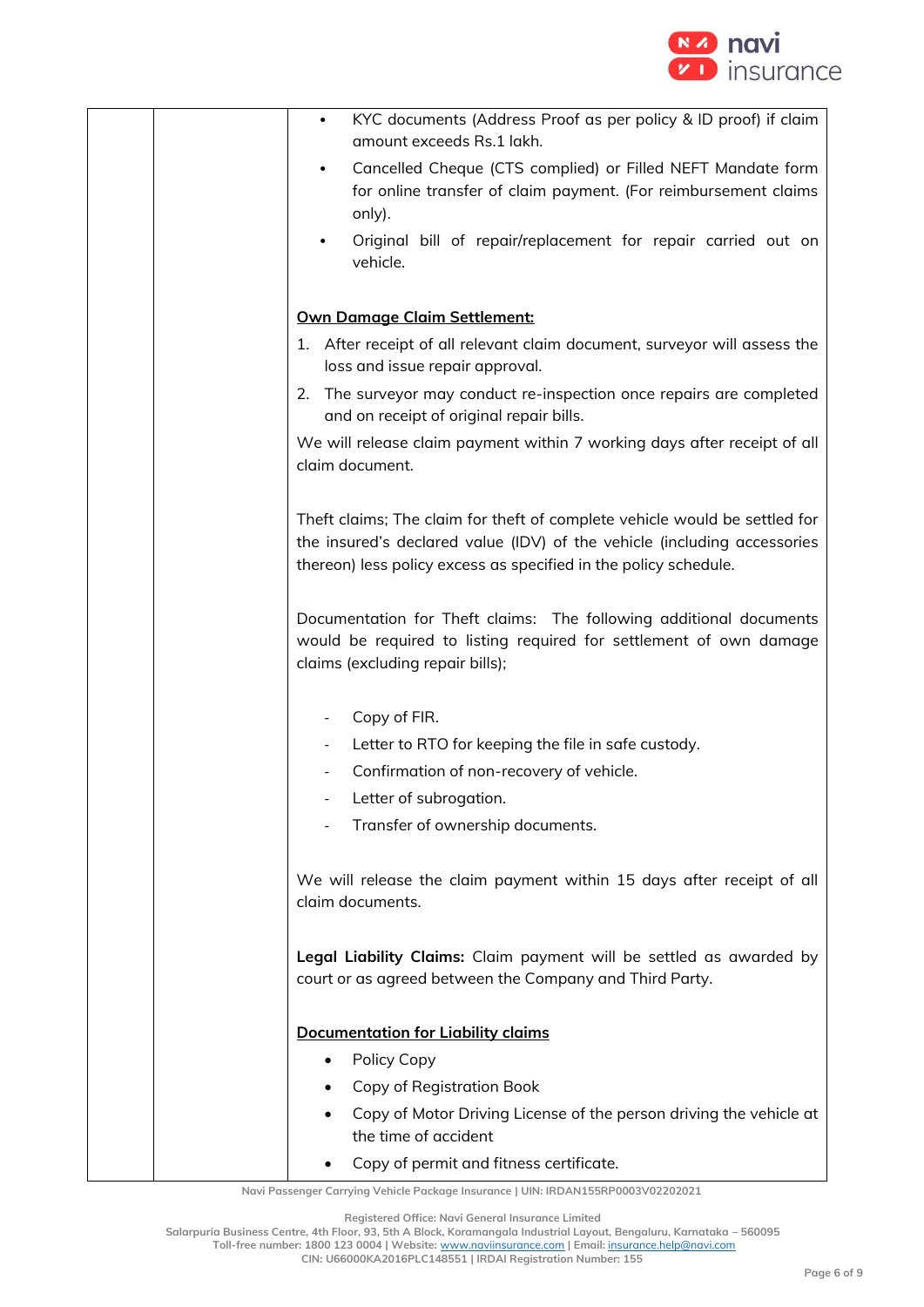

|   |                            | Police Panchanama /FIR                                                                                                                                                             |
|---|----------------------------|------------------------------------------------------------------------------------------------------------------------------------------------------------------------------------|
|   |                            | Personal Accident Claims: Claims will be settled post receipt of<br>necessary documents.                                                                                           |
|   |                            | We will require following documents to process your claim. You may<br>provide the same to enable us to promptly settle your claim.                                                 |
|   |                            | <b>Documents for Personal Accident Claims</b>                                                                                                                                      |
|   |                            | Policy copy<br>$\bullet$                                                                                                                                                           |
|   |                            | Certificate from government hospital doctor confirming the<br>nature and degree of disability                                                                                      |
|   |                            | Discharge summary of the treating hospital clearly indicating the<br>Hospital Registration No.                                                                                     |
|   |                            | Diagnostic reports<br>$\bullet$                                                                                                                                                    |
|   |                            | FIR / Panchanama- (if Notified to Police) Attested or Original<br>$\bullet$                                                                                                        |
|   |                            | Final Police Report- (if applicable)<br>$\bullet$                                                                                                                                  |
|   |                            | Death Certificate*<br>$\bullet$                                                                                                                                                    |
|   |                            | Post Mortem report*<br>$\bullet$                                                                                                                                                   |
|   |                            | Legal Heir certificate /nominee certificate*                                                                                                                                       |
|   |                            | <b>KYC</b> of Claimant                                                                                                                                                             |
|   |                            | (Marked with * are required only in death claims)                                                                                                                                  |
|   |                            | The list of documents furnished herein is illustrative but not exhaustive.<br>We may request you to provide more documents depending upon the<br>nature of loss and circumstances. |
|   |                            | Please also refer policy for detail documentation requirement.                                                                                                                     |
| 8 | <b>Policy</b><br>Servicing | a. Call Us: Toll Free 1800 123 0004                                                                                                                                                |
|   |                            | b. Email: insurance.help@navi.com                                                                                                                                                  |
|   |                            | Email for Senior Citizens- seniorcare@navi.com                                                                                                                                     |
|   |                            | c. Visit our website: https://www.naviinsurance.com/service/                                                                                                                       |
|   |                            | d. Walk in for assistance                                                                                                                                                          |
|   |                            | e. Dispatch your letters to us at -                                                                                                                                                |
|   |                            | Corporate Office: Navi General Insurance Limited                                                                                                                                   |
|   |                            | Salarpuria Business Centre, 4th B Cross Road, 5th Block,                                                                                                                           |

**Registered Office: Navi General Insurance Limited**

**Salarpuria Business Centre, 4th Floor, 93, 5th A Block, Koramangala Industrial Layout, Bengaluru, Karnataka – 560095**

**Toll-free number: 1800 123 0004 | Website:** [www.naviinsurance.com](http://www.naviinsurance.com/) **| Email:** [insurance.help@navi.com](mailto:insurance.help@navi.com)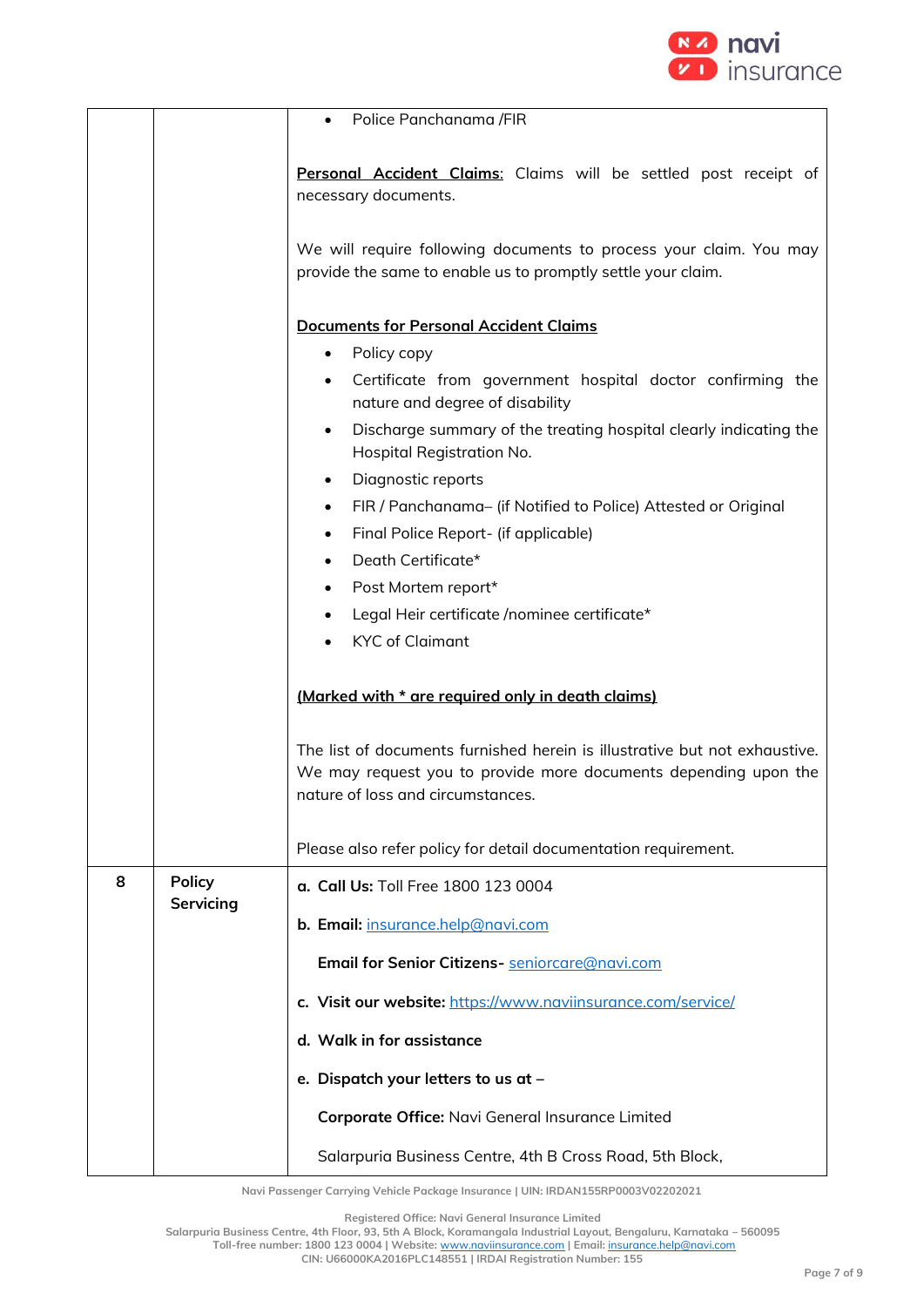

|   |                                   | Koramangala Industrial Layout, Bengaluru, Karnataka - 560095                                                                                                                                                                                                                                                                                                                                                                                                                         |  |
|---|-----------------------------------|--------------------------------------------------------------------------------------------------------------------------------------------------------------------------------------------------------------------------------------------------------------------------------------------------------------------------------------------------------------------------------------------------------------------------------------------------------------------------------------|--|
|   |                                   | f. Escalation $-$                                                                                                                                                                                                                                                                                                                                                                                                                                                                    |  |
|   |                                   | First Escalation - Contact Customer Experience Team at -<br>$\bullet$                                                                                                                                                                                                                                                                                                                                                                                                                |  |
|   |                                   | Manager.CustomerExperience@navi.com                                                                                                                                                                                                                                                                                                                                                                                                                                                  |  |
|   |                                   | Second Escalation - Email to Head Customer Experience and                                                                                                                                                                                                                                                                                                                                                                                                                            |  |
|   |                                   | Grievance Redressal Officer at -                                                                                                                                                                                                                                                                                                                                                                                                                                                     |  |
|   |                                   | Head.CustomerExperience@navi.com                                                                                                                                                                                                                                                                                                                                                                                                                                                     |  |
| 8 | Grievances /<br><b>Complaints</b> | If You have a grievance about any matter relating to the Policy, or Our<br>decision on any matter, or the claim, You can address Your grievance<br>as follows:                                                                                                                                                                                                                                                                                                                       |  |
|   |                                   | 1. Our Grievance Redressal Officer                                                                                                                                                                                                                                                                                                                                                                                                                                                   |  |
|   |                                   | You can send Your grievance in writing by post or email to Our<br>Grievance Redressal Officer at the following address:                                                                                                                                                                                                                                                                                                                                                              |  |
|   |                                   | <b>Navi General Insurance Limited</b>                                                                                                                                                                                                                                                                                                                                                                                                                                                |  |
|   |                                   | (formerly known as DHFL General Insurance Limited)                                                                                                                                                                                                                                                                                                                                                                                                                                   |  |
|   |                                   | Corporate Office: Salarpuria Business Centre, 4th B Cross<br>Road, 5th Block, Koramangala Industrial Layout, Bengaluru,<br>Karnataka - 560095                                                                                                                                                                                                                                                                                                                                        |  |
|   |                                   | E-mail: gro@navi.com                                                                                                                                                                                                                                                                                                                                                                                                                                                                 |  |
|   |                                   | Toll free: 1800 123 0004                                                                                                                                                                                                                                                                                                                                                                                                                                                             |  |
|   |                                   | 2. Consumer Affairs Department of IRDAI                                                                                                                                                                                                                                                                                                                                                                                                                                              |  |
|   |                                   | In case it is not resolved within 15 days or if You are unhappy<br>а.<br>with the resolution You can approach the Grievance Redressal<br>Cell of the Consumer Affairs Department of IRDAI by calling<br>Toll Free Number 155255 (or) 1800 4254 732 or sending an e-<br>mail to complaints@irdai.gov.in. You can also make use of<br>IRDAI's online portal - Integrated Grievance Management<br>(IGMS)<br>registering<br>Your<br>System<br>by<br>complaint<br>at<br>igms.irda.gov.in. |  |
|   |                                   | You can send a letter to IRDAI with Your complaint on a<br>b.<br>Complaint Registration Form available by clicking here. You<br>must fill and send the Complaint Registration Form along with<br>any documents by post or courier to General Manager,<br>Insurance Regulatory and Development Authority of India                                                                                                                                                                     |  |
|   |                                   | (IRDAI), Consumer Affairs Department - Grievance Redressal<br>Cell, Sy.No.115/1, Financial District, Nanakramguda,<br>Gachibowli, Hyderabad - 500032.                                                                                                                                                                                                                                                                                                                                |  |
|   |                                   | You can visit the portal http://www.policyholder.gov.in for more<br>c.                                                                                                                                                                                                                                                                                                                                                                                                               |  |

**Registered Office: Navi General Insurance Limited**

**Salarpuria Business Centre, 4th Floor, 93, 5th A Block, Koramangala Industrial Layout, Bengaluru, Karnataka – 560095**

**Toll-free number: 1800 123 0004 | Website:** [www.naviinsurance.com](http://www.naviinsurance.com/) **| Email:** [insurance.help@navi.com](mailto:insurance.help@navi.com)